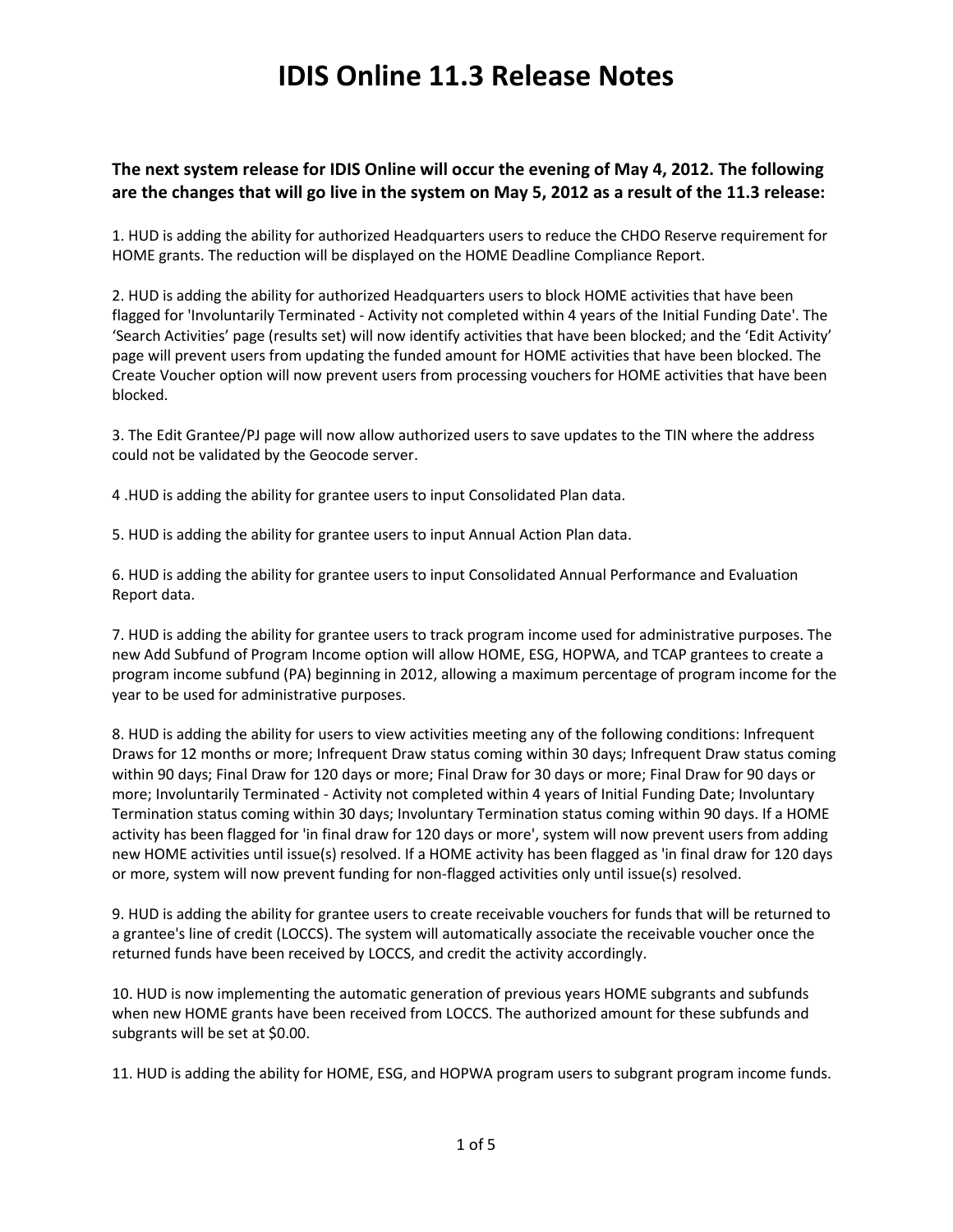12. HUD is adding the ability for organizations receiving a HOME, CDBG, ESG, HOPWA, or CDBG-R subgrant to retain program income received. Organizations will utilize the 'Fund from Subgrant' table on the 'Add Receipt' page to retain program income generated from the use of subgranted funds.

13. HUD is adding the ability for users to track the project cost estimates for Section 108 loan funds.

14. HUD is adding new matrix codes to track administrative activities supporting Section 108 loans. The Add Activity page will now provide the ability for CDBG and CDBG-R users to select the following administrative Section 108 loan matrix codes: 24A - Payment of interest on Section 108 loans; 24B - Payment of costs of Section108 financing; and 24C - Debt service reserve.

15. The Edit HOPWA Setup Detail page will now accurately display Housing subsidy Assistance Target Goals Adjustment for Duplication data if accomplishments are being reported for multiple program years.

16. The HOPWA Accomplishment Detail page for Facility-Based Housing Development activities will now allow users to save cents.

17. The HOPWA Accomplishment Detail page for Grantee Reporting activities will now ensure the total of HOPWA Eligible Individuals and all other Beneficiaries (Race and Ethnicity table) is equal to beneficiaries' total.

18. The HOPWA Accomplishment page for Grantee Reporting activities will now ensure the 'Age and Gender' totals (total of all columns) are equal to beneficiaries' total.

19. The Supportive Service label on the HOPWA Accomplishment page for Grantee Reporting activities has been updated to display as: Supportive Services Goals Adjustment for Duplication between Project Sponsors.

20. The HOPWA Setup Detail page for Facility-Based Housing Development activities will now allow users to successfully save cents for total expenditures.

21. The HOPWA and HOPWA-C Accomplishment pages will now require users to associate a lead-paint remediation action if housing is constructed before 1978.

22. The 'Tip' functionality on the HOPWA and HOPWA-C Setup Detail pages have been enhanced for easier readability.

23. The HOPWA and HOPWA-C Accomplishment pages for Project Sponsor Reporting activities will now allow users to provide an adjustment for duplication value (subtracting households that received more than one type of Housing Subsidy Assistance from the project sponsor during the operating year). 24. The Search Voucher page will now prevent users from editing manual adjustment vouchers. Manual adjustment vouchers are created to fix grant and/or funding expenditure discrepancies displayed in the system.

25. The Add Receipt page will now prevent HESG grantees from creating program income receipts.

26. The 'Add-Edit Funding Line Item page for HESG activities will now accurately credit the drawn amount for each funding subrecipient after cancelling Open status HESG vouchers.

27. The 'Add-Edit Funding Line Item' page will now prevent HESG users from updating the subrecipient organization if drawn amount for subrecipient is greater than \$0.00.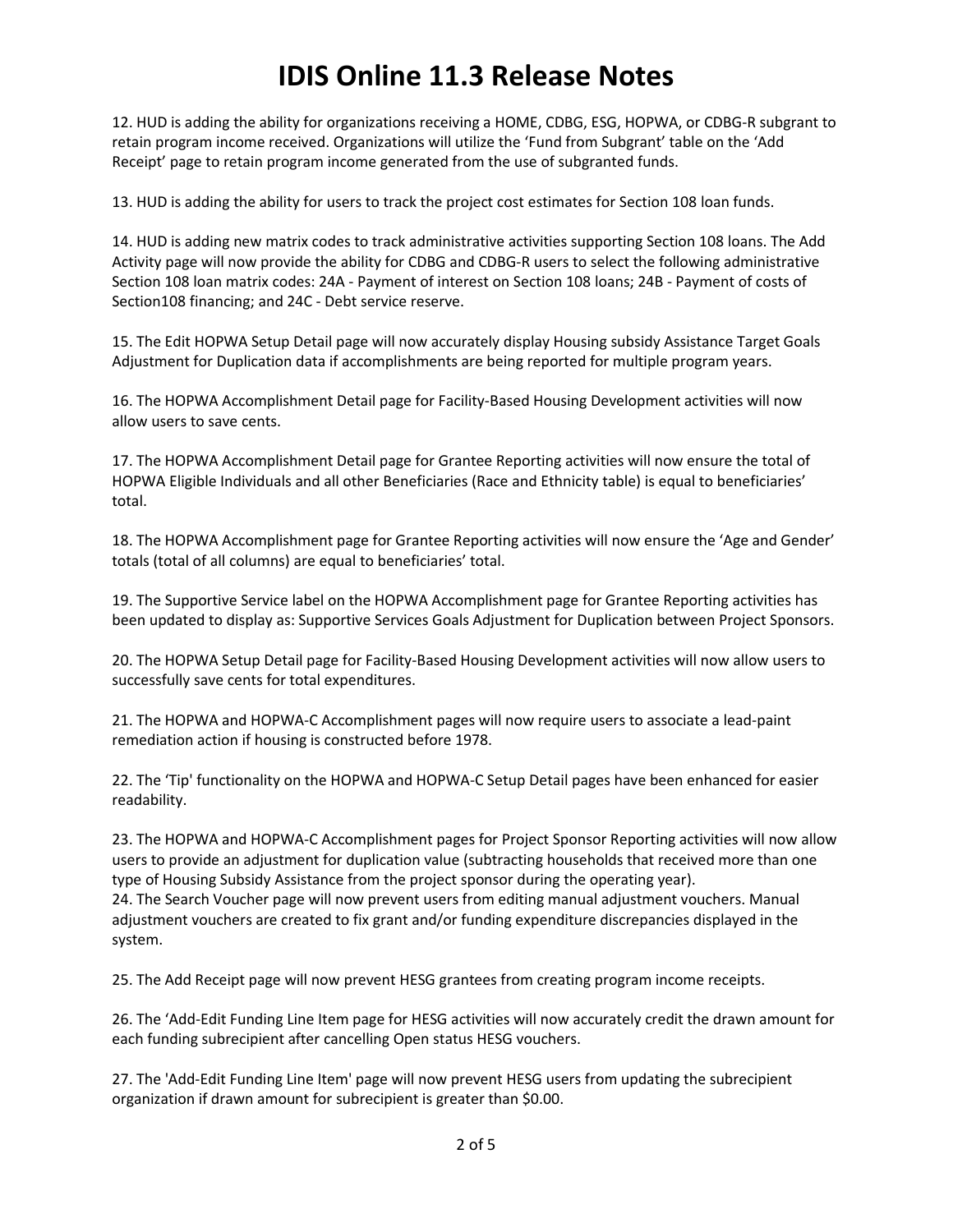28. The system will now allow CDBG Insular Area grantees to create Revolving Loan receipts.

29. The 'Completion Check' functionality for CDBG and CDBG-R activities with a national objective of LMH will now ensure the number of beneficiaries reported (owner + renter) for all years on (Accomplishment Detail Page-1) equals total number of addresses entered.

30. The 'Completion Check' functionality for CDBG and CDBG-R activities with a national objective of SB\*or URG will ensure the total number actual accomplishments for all years equals total number of addresses entered. Applies to non multi unit activities with a matrix code of 14A, 14F, 14G, 14H, 14I, 14J or 16A.

31. The CDBG/CDBG-R Setup Detail Page-2 will now provide the ability for users to track activities that include Graffiti removal. The option is available for Housing Rehab activities containing a matrix code 14A-D, 14G, or 16A; and a national objective code of LMH\*, SB\*, or URG.

32. HUD is now requiring HOME grantees subgranting CHDO Reserve funds to CHDO Eligible organizations to accept a HOME CHDO Reservation Certification before being allowed to save the subgrant.

33. The HOME Funding Certification text has been updated. The certification is displayed when user fund HOME activities.

34. The 'Completion Date' on the Edit Activity page has been updated for HOME activities. If the status of a HOME activity is being changed to "complete" for the first time, the Edit Activity page will now prevent users from entering a 'Completion Date' earlier than today's date. If a completed HOME activity is re-opened, the Edit Activity page will prevent users from entering a Completion Date' earlier than the activity's original completion date.

35. The system will now replicate all HOME subfunds and subgrants created for the previous year when a new grant has been received from LOCCS. The replicated subfunds and subgrants will be set with an authorized amount of \$0.00.

36. The CDBG Accomplishment Page has been updated to replace Lead-Paint 'Exempt Hard Cost <= \$5,000' with 'Exempt No Paint Disturbed'.

37. The 'TIP' rollover functionality on the Project screen has been enhanced for easier readability.

38. HUD is adding the ability for view whether banking has been established in LOCCS for HOPWA-C program grants.

39. The Edit Activity page for HOPWA-C activities will now prevent users from changing an Admin funded activity to a non-Admin activity if the activity funded amount (funded from AD Subfund) is greater than \$0.00.

40. The CDBG Accomplishment Page-2 will now only display Homeless Prevention data for activities with a matrix code of 05C- Legal Services, 05Q - Subsistence Payments, and 05T - Security Deposits.

41. The CDBG and CDBG-R Setup Detail Page-1 will now allows user to successfully save One-for One Replacement and/or Displacement data.

42. The data download files have been updated to include Return Pending Amount column in the Grants and Funding Source tables.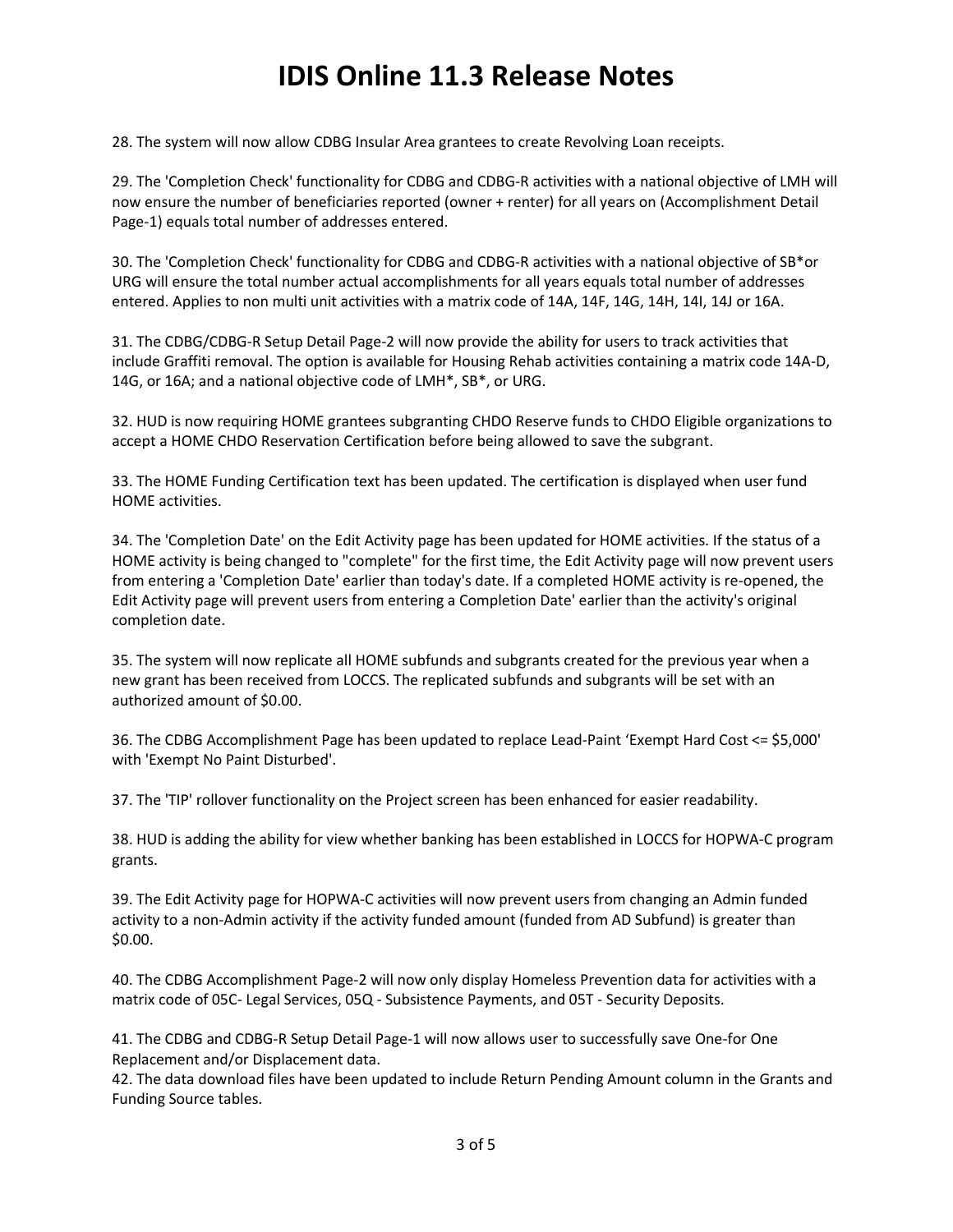43. The CDBG Program Data-1 data download file has been updated to include administrative and planning activities.

44. HUD is adding the ability to generate the new PR91 SG Financial Summary Report. This report will display a comprehensive summary of ESG activities organized by program year. The report would be organized into 4 separate sections: ESG Program Level Summary; ESG Activity Level Summary; 24 Month; Summary.

45. The PR03 BOSMAC (Main and Original) has been updated to only display activities for the selected program.

46. PR89 has been updated to display the remediation summary list by status and activity.

47. PR56 will now use the cutoff date 1 day sooner (11/1/2011).

48. The PR03 will no longer display '\$' signs for the amounts.

49. The PR22 state part 1 of 3 has been updated to display the Initial Funding Date column.

50. The PR48 will no longer display collections/repayments captured under activity-1.

51. The PR89 will now support CDBG and HOPWA programs.

52. The PR03 BOSMAC has been updated to accurately calculate the other low-mod percentage.

53. The PR02 and PR28 have been updated to format correctly when exported to Excel.

54. The PR48 report has been updated to display a single row for each activity ID. The fund type of the activity and the fund/drawn amounts will sum at the activity level.

55. The PR83 will now display in its previous version where 3 individual reports are generated.

56. The PR89 child linked reports have been updated to display Project ID and Grantee ID values.

57. The PR26 financial summary report line 19 will now calculate to display the same sum as line 19 reports.

58. The user synchronization between IDIS and MicroStrategy has been updated to include the correct parameters and permission settings.

59. The MicroStrategy 9 log out button will now properly log out users.

60. The PR01 has been updated to include the grantee name column.

61. The PR27 will no longer display HOME program income on page 3.

62. The PR40 will now accurately calculate the TCAP Energy Star units.

63. The PR03 has been updated to display the completion date and time for completed activities.

64. HUD is adding the ability to generate the new PR49 HOME Deadline Compliance Status report.